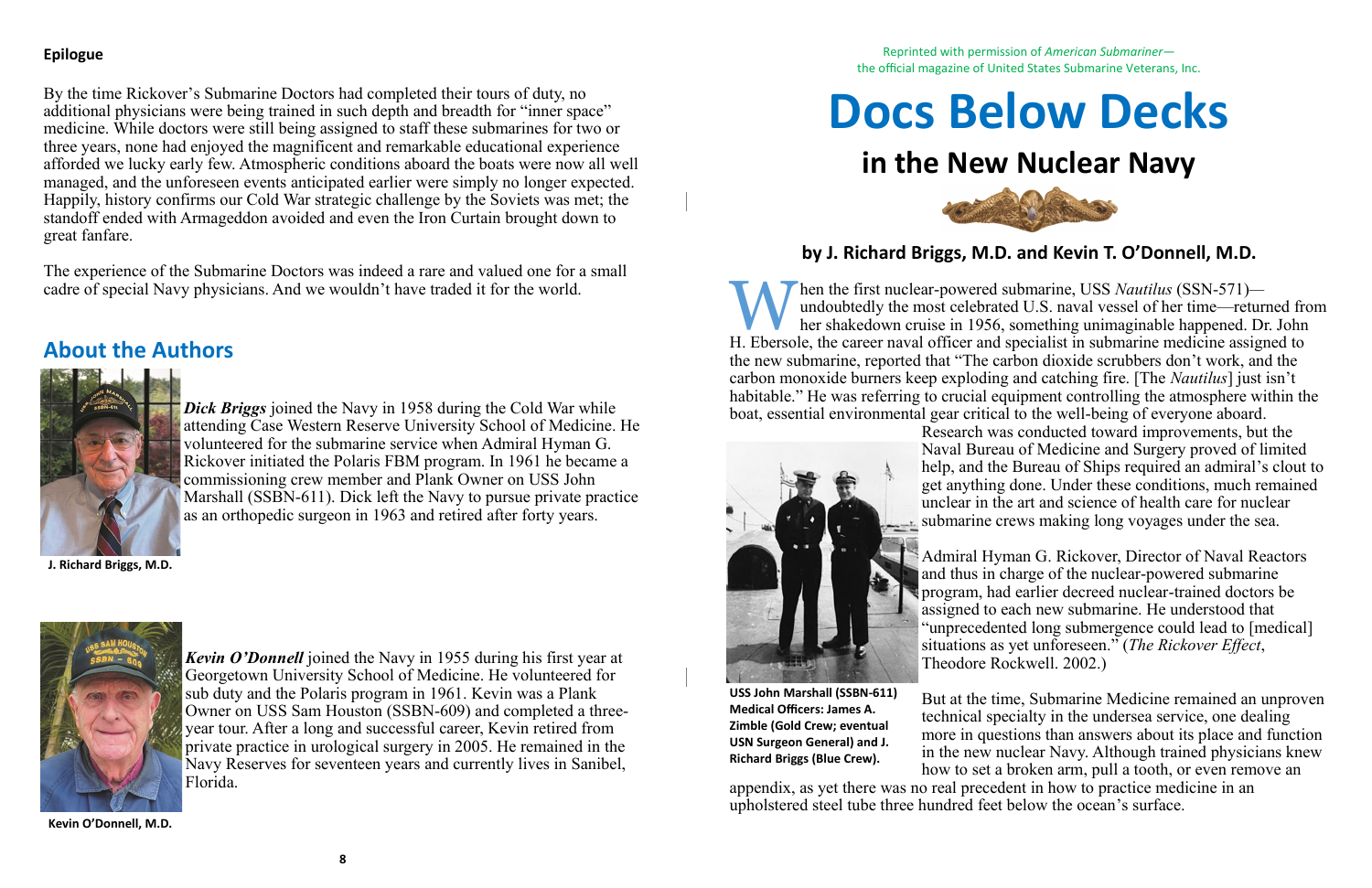In 1960, ten young Navy doctors were chosen for Admiral Rickover's aforementioned nuclear program and put through a study and training curriculum designed specifically for them. Courses included Deep Sea Diving (at the sub school in New London, Conn.), a refresher course in nuclear physics, and a tour of duty at a prototype nuclear reactor. Eight of these eager physicians survived their intense year of schooling and special preparation, then reported for duty aboard the newest Polaris missile submarines. We were two of them, each thrilled at the prospect of this rare and exciting opportunity, and unable to understand how any doctor might turn it down. What follows is our story.

Again, the year was 1960 and the Vietnam conflict was just beginning to heat up. Communism continued to spread to the drumbeat of war, and the U.S. was at a standoff with Russia. This so-called Cold War motivated both countries to build up troops, ships, and planes, plus arm themselves with a seemingly endless quantity of nuclear-armed missiles. The balance of power was tenuous as the population of each side nervously awaited some trivial incident to trigger Armageddon.

Meanwhile, Hyman Rickover's crusade to build a fleet of nuclear-powered ballistic missile submarines was already in full swing. These would be state-of-the-art vessels carrying maximum firepower, and the military hoped they would tip the nuclear balance in favor of the West. Rickover was a first-generation American (his family having emigrated from Eastern Europe) who had graduated from the U.S. Naval Academy in 1922 with an acknowledged passion for engineering. Although he'd been unhappy at Annapolis, he was serious about his studies and in his focus on nuclear power. In fact, he had become obsessive about it; no one would stop him from creating a formidable—and fully safe—nuclear Navy. Rickover was renowned for having neither time nor patience for slackers, and his rise to high office and ultimate success were inexorable but never easy—for him or those around him.

By this time, Rickover's Squadron 10 of nuclear-powered, fast attack submarines were already in place at New London, Conn. Their exploits—*Nautilus*'s transit under the arctic ice, *Triton*'s submerged circumnavigation of the globe, and *Skate*'s surfacing at the North Pole—were adventures of the highest order, nearly legendary at this point in naval history. *Skipjack* and *Seawolf* were indeed in full operation, and several other boats were just off the ways and undergoing sea trials, including the later infamous *Thresher* and *Scorpion.*

But the seagoing U.S. arsenal needed something more—an end-game weapon with which to fully intimidate our Eastern adversary, suppressing any thought of nuclear aggression on its part. A plan was soon conceived to cut apart a nuclear fast-attack submarine and add 180 more feet of hull to house sixteen A-2 Polaris nuclear-armed missiles. This weapons system would be undetectable and constantly moving—unable to be counter-targeted by our enemies, in other words.

The crews were flown back and forth to Prestwick, Scotland by military aircraft, and then journeyed on to Holy Loch Navy Base by bus. While waiting, men were billeted on the *USS Proteus* (AS-19) submarine tender, and later on, aboard the *USS Hunley (*AS-31) tender in the middle of the estuary, until their respective submarines returned from patrol. After one crew moved off the boat, the relieving crew moved in and spent a month topping off supplies and preparing for the next run. The time in Dunoon, Grennock, and Gurrock, Scotland was always very pleasant, though dark during most of the winter and wet (if not light) most of the summer. The submarine's officers were often invited to private homes, and occasionally found themselves in charming pubs experiencing the true personality and hospitality of Scotland.

While on patrol, humidity aboard the boats was kept at 50% for the benefit of the machinery and instruments onboard, and the temperature at about 75°F, except in the engine room spaces. Smoking was allowed since there were twelve 220-volt electrostatic precipitators which kept the air clean. Drinking water came from distilled sea water treated through anion and cation exchange resins; this left it absolutely pure. It was so pure, in fact, that you couldn't taste this onboard water, so a few salt tablets were usually added for effect. After two weeks our fresh produce was gone, but the tradeoff was daily fresh-baked bread, rolls, and sticky buns. The meat was dehydrated and frozen, but it was excellent after thawing and cooking. We also had a good variety of meat plus canned goods. Overall, the food aboard a ballistic missile submarine was very good, and meals were prepped and served six times a day. The average coffee consumption was close to thirteen cups per person per day.

Although life under the sea became very routine, we also had moments of excitement springing from frequent drills and occasional encounters with Russian vessels. Our boats were very sophisticated for their time, and we could positively identify other ships by sonar from many miles away. We received a constant stream of messages and Familygrams from the USN through our underwater antennae, though we could not send out any messages without giving away our presence and position. We were always fully aware of what ships were in the sea around us, what planes were regularly flying overhead, and what the wind speed was over our targets in Russia. Unlike those dark days aboard the early *Nautilus*, our carbon dioxide scrubber and carbon monoxide burner problems were long-solved; all now worked as designed. What few other environmental or atmospheric issues we encountered were easily managed.

The object of the patrol was to remain undetected for the entire time we were at sea. Thus, we moved at only about three knots and on "patrol quiet" for our entire run. To our knowledge, no Russian submarine ever found any of our Polaris missile boats at sea. After completing a varied number of patrols, some boats were retired in accordance with SALT II Treaty limitations, and others were altered to accommodate amphibious commando/anti-terrorist teams. Eventually, all these gallant submarines were decommissioned and turned over to the scrapper's torch.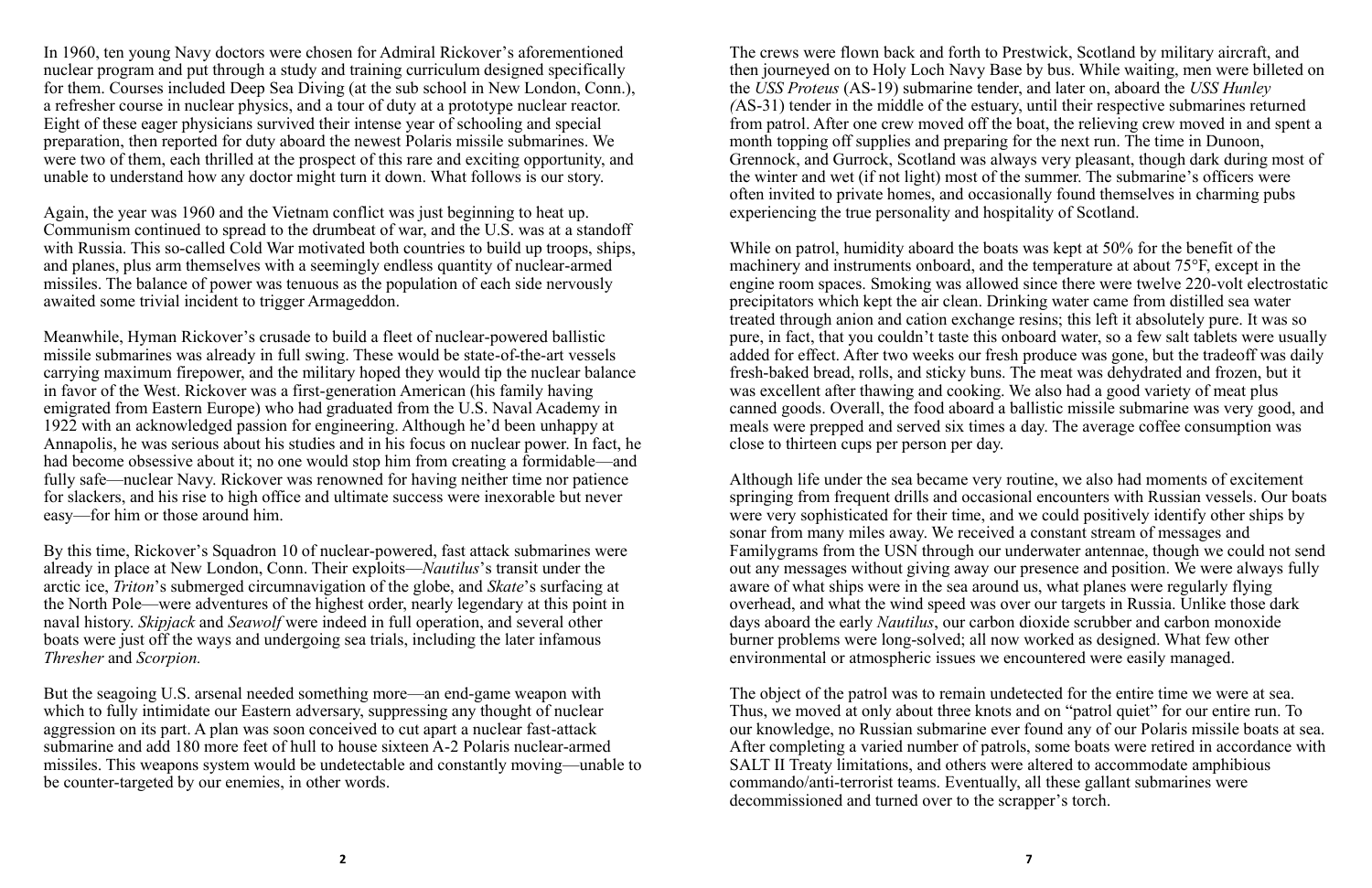Finally, we were ready for deployment. With the good Admiral looking over our shoulders, we were sent off in different directions to fill medical positions on submarines where needed. Some went to boats already in operation, like the *George Washington* and *Patrick Henry*. Others went to new construction, their boats still works-in-progress in the shipyards.

Those sent to new construction—including Kevin O'Donnell, Lt. (MC) USN, assigned to the *Sam Houston* (SSBN-609), and J. Richard Briggs, Lt. (MC) USN, ordered aboard the *John Marshall* (SSBN-611) at Newport News Shipbuilding—spent the last several months before commissioning organizing the boat's medical department with two corpsmen on each crew ("Blue" and "Gold" crews). We set up our sickbay in a little room located on the middle deck beneath the Command Center, between its periscopes. It featured a folding operating table and overhead light. All the instruments, medications, bandages, splints, etc., were stowed in the many drawers and cabinets lining this small space. The nucleonics lab was nearby, where Geiger counters and other monitoring equipment were kept.

Now with the boat actually in the water, a so-called "fast cruise" was initiated. This is where everything gets run, spun, dialed or pushed while the sub is still secured to the pier. Sea trials followed, testing all maneuvering abilities to their extremes in search of any flaw: speed, steep-angle dives and surfacing, sharp turns, test-depth dives, and All Back full speed at depth. After this, the boat carried out detailed post-shakedown runs to be sure everything did what it was supposed to before the Navy would accept her.

The commissioning of each new SSBN was usually full of pageantry, with flags flying and speeches delivered by honored guests. The evening following the ceremony was spent in revelry and celebration, the boat's officers in dress whites milling about with dignitaries and the high brass.

Once all tests were passed, each boat sailed to the Caribbean Sea for sound trials and then on to Cape Canaveral for missile firing practice. During this time, the ship's doctor and corpsmen assumed the duty of radioactive monitoring of the primary nuclear reactor system, the secondary low pressure steam system, the atmospheric conditions for radioactivity, and air quality relating to oxygen, carbon dioxide and monoxide, Freon, and air pressure within the boat itself. Some doctors actually stood watch as diving officers. Other collateral duties for medical officers included photography, public relations, re-enlistment promotion, voter registration, and most important, movie projectionist for the wardroom. The doctor was consulted if any medical problems came up which the two Chief Corpsmen couldn't handle by themselves.

Missile shots at Cape Canaveral generally launched without a hitch, and the boat was then turned over to the Gold Crew to proceed on the submarine's first real patrol. While she and her Gold Crew were gone, her Blue Crew returned to New London for R & R, more training, and some time to enjoy their families.

This approach was unheard of, but would ultimately work like magic: throttled, the Russian Bear soon became more circumspect and less bellicose. Still, the U.S. Navy's growing fleet of imposing ballistic missile submarines was of little strategic value unless these big "boomer" boats could be quickly and fully deployed. Each was designed to be on station for two months, carrying her sixteen missiles pre-programmed to reach targets within the USSR. The submarines themselves were truly floating missile platforms; they travelled slowly, silently, and deliberately, well-hidden beneath the sea. And they operated employing two separate crews, swapping them out every three months while adding a month in-between for refit and resupply. Although these alternating crews were perhaps the healthiest young men in the Navy, assorted illnesses, accidents, or injuries had to be anticipated as possible—even likely—while underway. During peacetime, medical emergencies could be handled by surfacing the sub and transferring sick or injured parties to a larger ship—such as a cruiser or aircraft carrier—a vessel equipped with a sizable sick bay and trained medical personnel. However, with so few ballistic missile boats on station, and with their imperative need to remain undetected while on patrol during the Cold War, it was essential now to deal with any crew member's medical needs by using only the personnel and supplies available onboard. Surface transfers could no longer be permitted.



It was therefore decreed that physicians trained in "Submarine Medicine" would be placed aboard all these boats in order to manage new or unexpected conditions affecting the health of the crew—in other words, any medical, surgical, dental, traumatic, or psychological issues which might arise during a patrol.

Returning to our own story, we two were among the first USN medical officers slated for this very specific "special assignment" training, and it all began with orders to report to the U.S. Navy Deep Sea Diving School (DSDS) in Anacostia on the first Monday of September 1960. This six-week course was designed to improve our physical condition, so it included rigorous daily calisthenics and running in addition to "hard hat" (helmeted) diving instruction in training tanks and in the Anacostia River. We got used to diving to depths of 300 feet using pure air, helium and oxygen, as well as to strapping on a self-contained underwater breathing apparatus (SCUBA) for further versatility. We experienced, firsthand, nitrogen narcosis and "the bends," and also learned how to treat these conditions as well as air embolisms occurring inside the decompression chamber. **Dr. O'Donnell in the altitude chamber at the U.S. Navy Deep Sea Diving School, Wash., D.C. in 1960.**